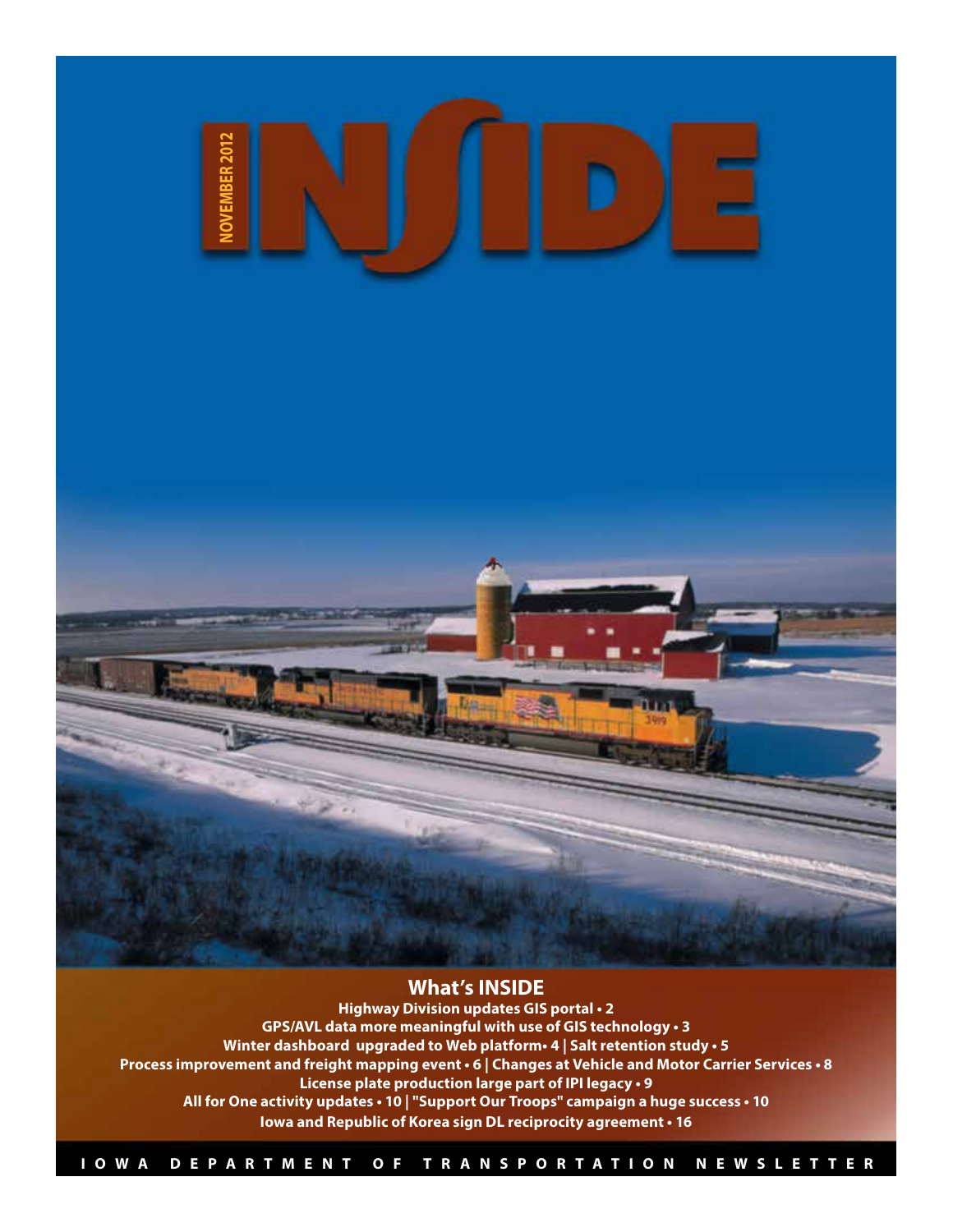## Highway Division updates GIS portal

**the data collected by the Iowa DOT has**<br> **a** spatial component, a piece of geographic<br>
information to which the data can be tied.<br>
For the past few years, several employees in<br>
the Highway and Information Technology divis a spatial component, a piece of geographic information to which the data can be tied. For the past few years, several employees in been working to link these various databases together so the information can be viewed on one map background. The data includes items as varied as sign locations, bridge sufficiency ratings, current project schedules, or as-built plans from the original construction of a piece of infrastructure. Anything with a geographic location can be included in the Highway Division's geographic information system (GIS) portal.

Scott Marler, environmental resources manager in the Office of Location and Environment (OLE), has led this project for the past few years. He said, "The Highway Division's GIS portal grew out of a consultant-built project several years ago that looked specifically at spatial data along the Interstate 80 corridor. Two years ago, other elements were added from our office that included archeological data and environmental asset management. Once those pieces were incorporated, we started looking at other elements that could be useful to have in the Highway GIS portal."

Marler and a small group of DOT GIS coordinators and IT specialists began researching the available database structures and gained approval from the Information Plan Steering Committee for funding to build on the core technology to make the portal applicable statewide. The result is the Highway Division GIS portal, available internally to all DOT employees logged on to a DOT computer.

The graphic interface uses the Iowa DOT base map, and a Google® map layer can also be engaged and used to view street views of any location along the Primary Highway System. "I think the Google map feature will be very helpful to a user who needs to see the area from the ground, but doesn't have the time or opportunity to travel."

The roadway data located on the highway links back to Iowa DOT's linear referencing system (LRS). Other data that is not located on the highway uses either Geomedia or ArcView computer software to store the data's geometry. Marler said, "A user can draw a shape around any point on the system and the portal will show data related to those points, no matter which of the many databases the data is stored."

Eric Abrams, DOT GIS coordinator, said "One of the most powerful features of this GIS portal is the ability to query different data layers. Users can get answers to questions without needing to know how to connect to multiple databases."

The portal was developed with users in mind, with tabs and tools at the top and a legend on the left. "We hope to make this tool very intuitive," said Derek Peck, GIS coordinator in the OLE who has been working on developing the portal for several years. "There are features that allow a user to zoom to a district, area of supervisor's responsibility, township section range, milepost or bridge. Or they can just type in a project number to zoom right to that project."

Because the Highway Division now stores coordinates for every project, the GIS portal includes a new tool to accurately locate the beginning and ending points of projects. "This tool will allow users to quickly and easily find and store project coordinates," said Kim Powell from the IT Division.

Once the data is found on the portal, there are options to print or share maps, making it much easier to share specific issues between work units. Marler said, "There is also a library of predeveloped maps that people can easily access. These include the vertical clearance map and five-year program, among others. We expect this library to grow over time as employees create maps that have a long-term useful life to others. "

"Because there is proprietary information in the portal, we currently limit access to DOT employees only," explained Marler. "In the future, we hope to have areas of the portal secured by a user name and password for sensitive information, but we would like to make the general information available to anyone who is interested."

The Highway Division GIS portal team members are Scott Marler, Derek Peck and Jim Rost from the OLE; Kim Powell, Andy Janus and Andres Amador from the Information Technology Division; and Eric Abrams from the Performance and Technology Division.

*The Highway Division GIS portal is expected to be launched within a few weeks. An email will be distributed when the portal is available.* 

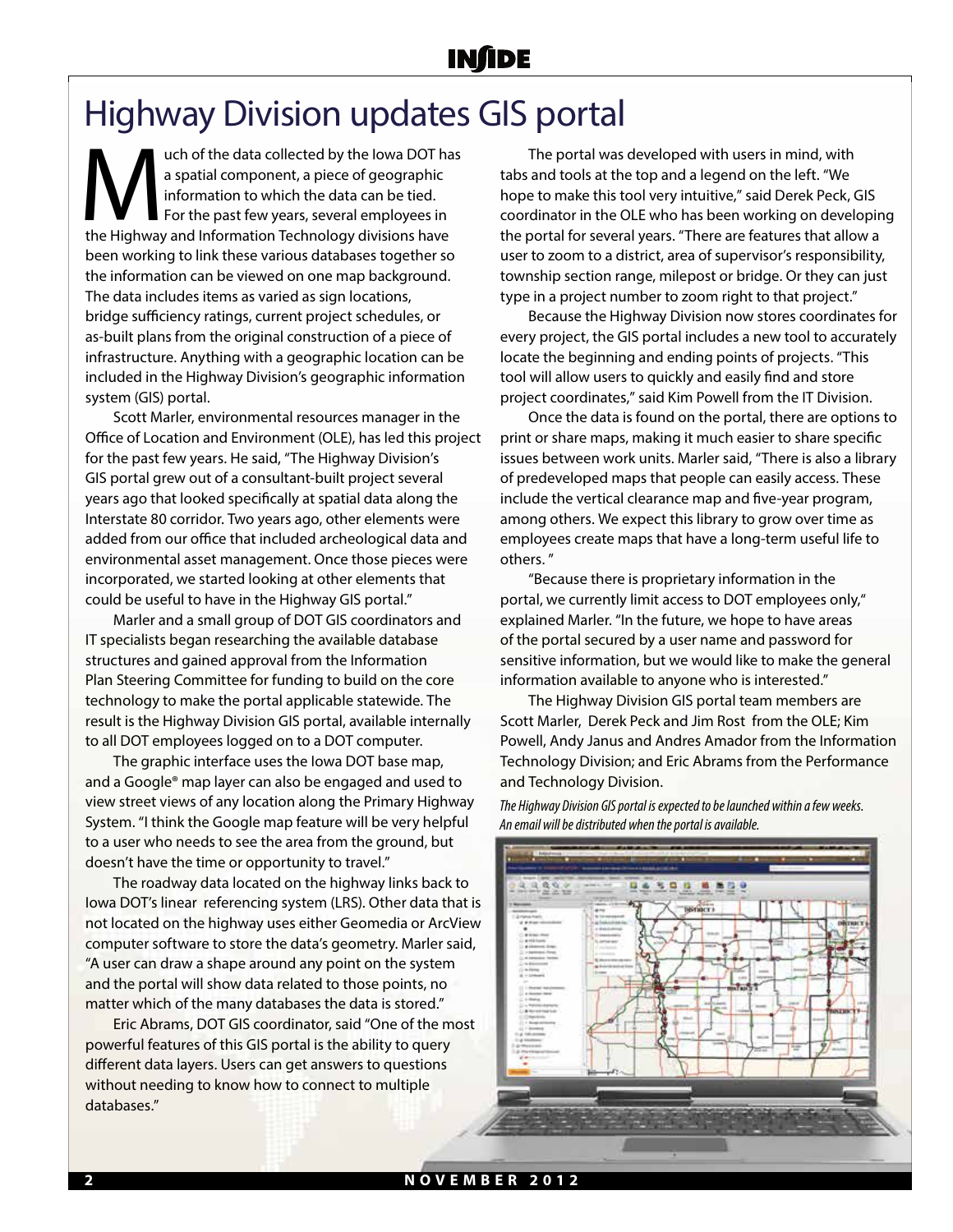# GPS/AVL data more meaningful with use of GIS technology

fter very successful testing in the past few years,<br>
the lowa DOT is now fully incorporating global po<br>
sitioning system (GPS) and automatic vehicle loca<br>
tion (AVL) technologies into winter maintenance k<br>
equipping most s the Iowa DOT is now fully incorporating global positioning system (GPS) and automatic vehicle location (AVL) technologies into winter maintenance by communication devices that allow supervisors or other DOT employees to monitor a variety of elements on each truck. Annette Dunn, winter operations administrator in the Office of Maintenance, says nearly all the trucks will be outfitted with the GPS/AVL technology by the end of February.

The AVL technology is linked to a GPS receiver to allow the unit to collect data about the truck's spreader controller, plow position, engine status, pavement temperature, and vehicle location and speed. The AVL part of the technology has shown significant promise for meeting the challenge of simultaneously increasing productivity, quality and environmental stewardship.

Dunn says the Iowa DOT testing has shown for every dollar spent on GPS/AVL technology, \$6.40 in benefits is seen in reduced use of resources, especially materials like salt. She said, "The field staff have been extremely helpful in installing, testing and providing feedback on this equipment. Because of their efforts, we are able to use the technology statewide, where we expect to at least maintain, if not increase, the cost-to-benefit ratio in the future as we more fully utilize the information provided by the GPS/AVL system. Not only will using this data allow us to refine our highway treatment practices for specific topographies and weather conditions, we expect it to assist in the evaluation of equipment such as plow durability because we'll be able to closely monitor the use and condition (plowing/not plowing) of each plow blade. We could not do this analysis without the assistance of the field staff."

The mountain of data being collected is only useful if it can be put in a framework where employees can analyze it in a meaningful way. In July, Eric Abrams, the agency's geographic information systems (GIS) coordinator, began coordinating the various databases fed by the GPS/AVL equipment on the snowplows into a Web-based application using a map background and dashboard. He said, "What this does is expose the data through a Web-based service so users can easily turn layers off and on to view different elements individually or layered together on a map."

In addition to all the data coming off the trucks, the application also offers supervisors the option to monitor twitter feeds for tweets on specific roadways. Dunn said, "Supervisors can follow what the public is saying about a



specific location on the dashboard. They can also turn on the layer to plot the tweets on the map to see if there is a common issue in one area that needs to be addressed."

Currently, the application is available to maintenance supervisors and others who need access to the information. While the data feeds are currently limited to Iowa DOT facilities, including garages, district offices and the operations support center, Dunn explained that during emergencies, the data can be piped to the State Emergency Operations Center at Camp Dodge in Johnston. "For major emergencies, having this information, especially the location information of our vehicles, available to statewide emergency managers will be a major step in increasing safety and efficiency during a crippling winter storm."

This GPS/AVL Web-based application, much like the Highway Division GIS portal highlighted on the previous page, has been made possible by the behindthe-scenes work of many GIS coordinators and Information Technology Division support staff over the last five years.

As the team leader of this group, Abrams says these types of applications have been in the works since 2007, but the technology that makes viewing the data on a dashboard and Web-based map has really come together in the last 18 months. "While designing the architecture of the system and developing the data into the correct format has been an ongoing process, we are at a point now where making the data available in this format is fairly simple. System development took some time, but now that work is done and adding data layers or developing new applications takes very little time. I see use of these applications for a variety of functions increasing in the future."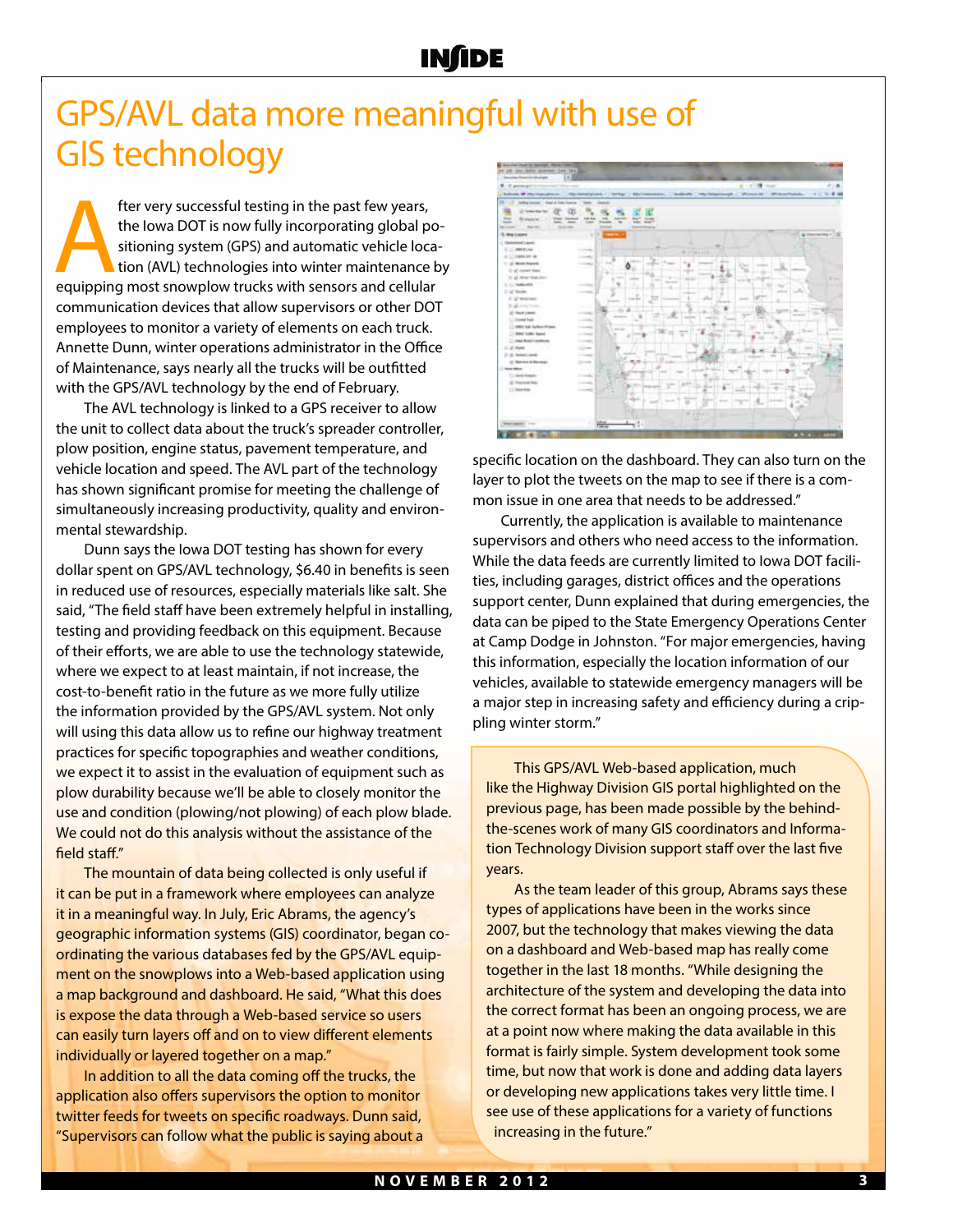# Winter dashboard upgraded to Web platform

ast winter season, the lowa DOT debuted a "winter<br>dashboard." This interactive reporting system was<br>available to lowa DOT maintenance managers to allow<br>them to more closely monitor salt use. This year's<br>version of the dash ast winter season, the Iowa DOT debuted a "winter dashboard." This interactive reporting system was available to Iowa DOT maintenance managers to allow them to more closely monitor salt use. This year's because it has been moved to an Internet-based platform.

Tina Greenfield of the Office of Maintenance developed the original dashboard, and with input from many of dashboard's users, worked with the Information Technology Division to identify a vendor for the update. "The data that drives the new dashboard has not changed," said Greenfield. "We still rely on the instructional memoranda (IMs) to provide the baseline data. The major difference is that this one is more intuitive to use and fairly simple to set up, but still robust. It has lots of options and tools that we couldn't get using the old format."

Greenfield said the Office of Maintenance used the feedback received last year to update some of the IMs and load them into the new dashboard. A few of the changes include a new category for "freezing rain" and increasing the "start" temperature for highway treatment from 32 to 33 degrees Fahrenheit to allow for cold spots. Greenfield said, "These changes are to allow for more salt on wet roads during the first couple of hours of early- or late-season storms where road temps are not freezing, but will get that way after dark, or for conditions where rain is changing to snow. If left untreated, wet roads become a problem when temperatures drop and the snow starts to fall because snow bonds heavily to the wet roads if they are not treated." She

continued, "These may be minor adjustments, but they are just the kind of information we rely on the field to provide so this tool is as accurate and useful as possible."

The expectation for garage employees is to follow IMs more closely, and Greenfield says using the dashboard should make that easier. "Using the elements of the dashboard, a maintenance manager can see at a glance the salt use either statewide, by district, a supervisor's area of responsibility, or garage; and how it compares with the expected use based on the IM. The goal of the dashboard is to provide consistency throughout the state," she said. "No computer program can replace the experience of the field employees," said Greenfield. "But we want to try and translate that experience into data that can be shared with other supervisors around the state."

Other changes to this year's dashboard include options to drill down into interfaces to refine the data shown; chart views that scale automatically based on the data set; elements that can be turned on or off easily in the charts; and an increase in levels of information to include the supervisor's area of responsibility. Greenfield said, "Another new feature that will interest garages with Interstate miles is the option to see A service-level roads compared to B and C service levels," said Greenfield.

Maintenance managers can share the dashboard information with field staff using new export and print options. "I think the functionality of this product not only meets our current needs," said Greenfield, "But it can be expanded to multiple applications, such as asset management."

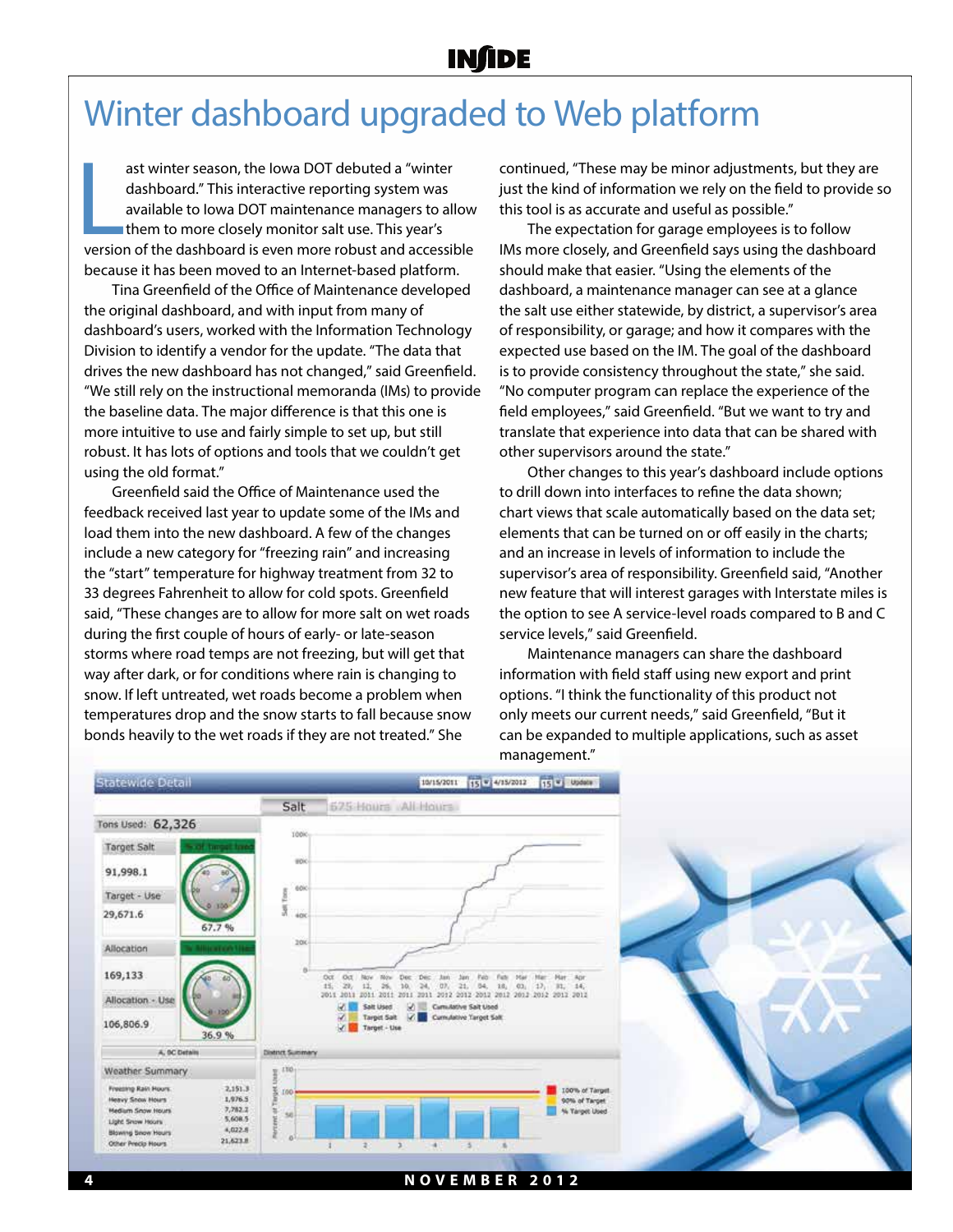### Salt retention study

alt only works to melt snow and ice on the road<br>
if it stays on the roadway. Seems like a simple ide<br>
but, in an effort to get the best result, the lowa D<br>
continues to experiment with different spreader<br>
equipment, truck alt only works to melt snow and ice on the roadway if it stays on the roadway. Seems like a simple idea, but, in an effort to get the best result, the Iowa DOT continues to experiment with different spreader safety of the traveling public during harsh winter weather.

In early October, the Highway Division's winter deicing committee, working with the Institute for Transportation (InTrans) at Iowa State University, conducted a salt retention study at the Dallas County weigh scales. Tina Greenfield from the Office of Maintenance said, "We had been looking for a location for this study, but we needed a section of road where there was no traffic and enough length for the snowplow trucks to get up to speed. The scale was closed for equipment replacement, so one of the lanes at the facility was the perfect spot for the salt retention study."

The methodology of the test was fairly simple. Greenfield said, "We recorded 33 runs. We tested three different spreaders, speeds and prewet rates. We also ran two dry tests for each truck, one at 25 mph and one at 40 mph."

 Salt landed on grids drawn on a rubber mat as each truck made a pass. After each pass, members of the deicing committee used squeegees to collect salt and brine on the mat. InTrans staff will analyze data to see if there are clear elements during the testing process that allowed for more salt to remain on the roadway.

Another element of data collection for the study was a slow-motion camera recording each test run to allow researchers to look frame by frame to see exactly how the salt falls, bounces and scatters on the roadway for each scenario. "Having the cameras in place was something we had not tried before," said Greenfield. "We are very interested to be able to see in high resolution exactly how the salt falls onto the roadway from each type of spreader. That will allow us to make better decisions for our winter operations going forward and give us ideas on possible improvements that can be made to spreaders."

This winter research project is just one of several being conducted to help the Iowa DOT be more effective in the use of materials and make the roads safer for travelers.



*The salt retention study examined the amount of salt retained on the roadway using various spreaders, brine rates and truck speeds.* 



*Once the salt had settled on the test area, it was collected and will be analyzed by InTrans staff.* 





**NOVEMBER 2012 5**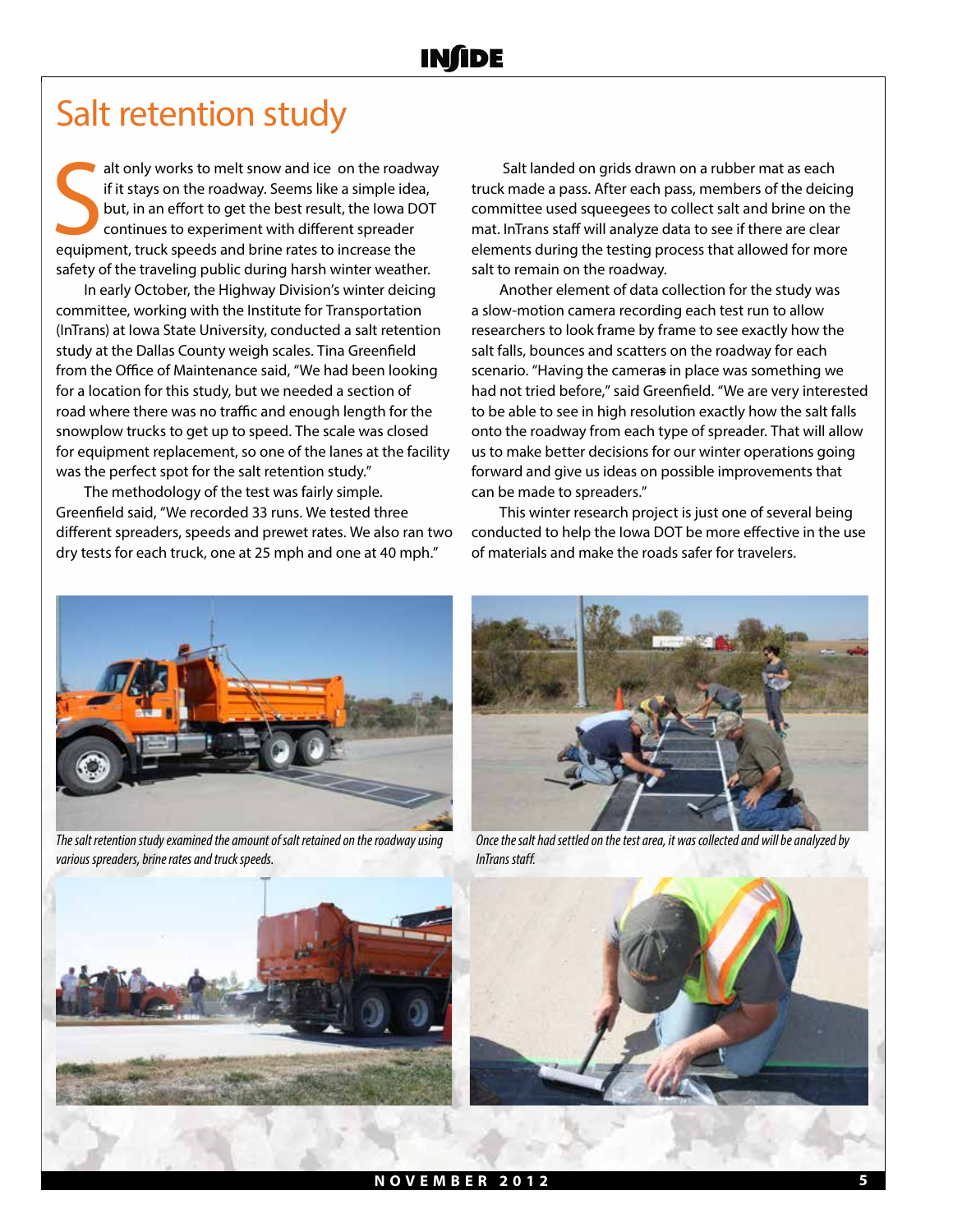## Process improvement and freight mapping event

"The whole thing is about understanding who we are and what we do. It isn't that a process is bad, but everything can always be improved."

#### *– Mark Lowe, Motor Vehicle Division director*

O process is ever going to be perfect, but there is value in continuously improving whatever can be made better. For the past few years, the Motor Vehicle Division has been looking at its processes using tools related to L is value in continuously improving whatever can be made better. For the past few years, the Motor Vehicle Division has been looking at its processes improve quality.

Nearly two years ago, the Office of Driver Services used one of the Lean Six Sigma tools, the Kaizen process, to refine the way applicants receive temporary restricted licenses. In this Kaizen exercise, employees mapped out the current process and found ways to eliminate redundancy and reduce the customer wait times.

With the success of this project, Mark Lowe, director of the Motor Vehicle Division, wanted to dig deeper into the Lean Six Sigma toolbox and explore other ways to improve processes. The department sent out a request for proposals, and the Iowa Quality Center was chosen to train Iowa DOT employees on the concepts of Lean Six Sigma and attain green belt (intermediate) certification in Lean Six Sigma.

Lowe said, "We wanted to move to a more complete set of tools with the Iowa Quality Center that included training a group of our own employees to become team leaders, called green belts, so they can lead midlevel projects to gain experience. Our hope is that some may become trained at the higher black belt level to help our own employees understand their processes and how they work together."

In partnership with the Iowa Quality Center, the DOT's first green belt training was held last spring. David Putz, Kate Murphy and Matt Haubrich, Performance and Technology Division; Jesse Tibodeau, District 1; Katie Johnson, Right of Way; Phil Meraz, Rail Transportation; and Brandie McCuen-Burgos, Motor Vehicle Division, attended. A second class was held this summer and included Hale Strasser and Gina Perez, Information Technology Division; Wade Bartz, Traffic and Safety; and Mark Lowe. The trainees are now working on projects to complete their green belt certification training.

In developing the training projects, the group has been challenged to utilize the correct tools for the process being studied and customize the tools to meet the needs of each office. By using the correct tools and listening to the voice of your customers, both goals of improving the speed and process flow while eliminating defects can be achieved.

Murphy, Putz and Johnson combined recently for an event to map out the way freight moves in our state and the process in place at the Iowa DOT to assist in that freight movement. This "freight event" brought together employees from all Iowa DOT divisions for a process-mapping session where representatives could sit down face to face and discuss overlaps, gaps and duplications in efforts.

#### *Freight mapping, continued on page 7*

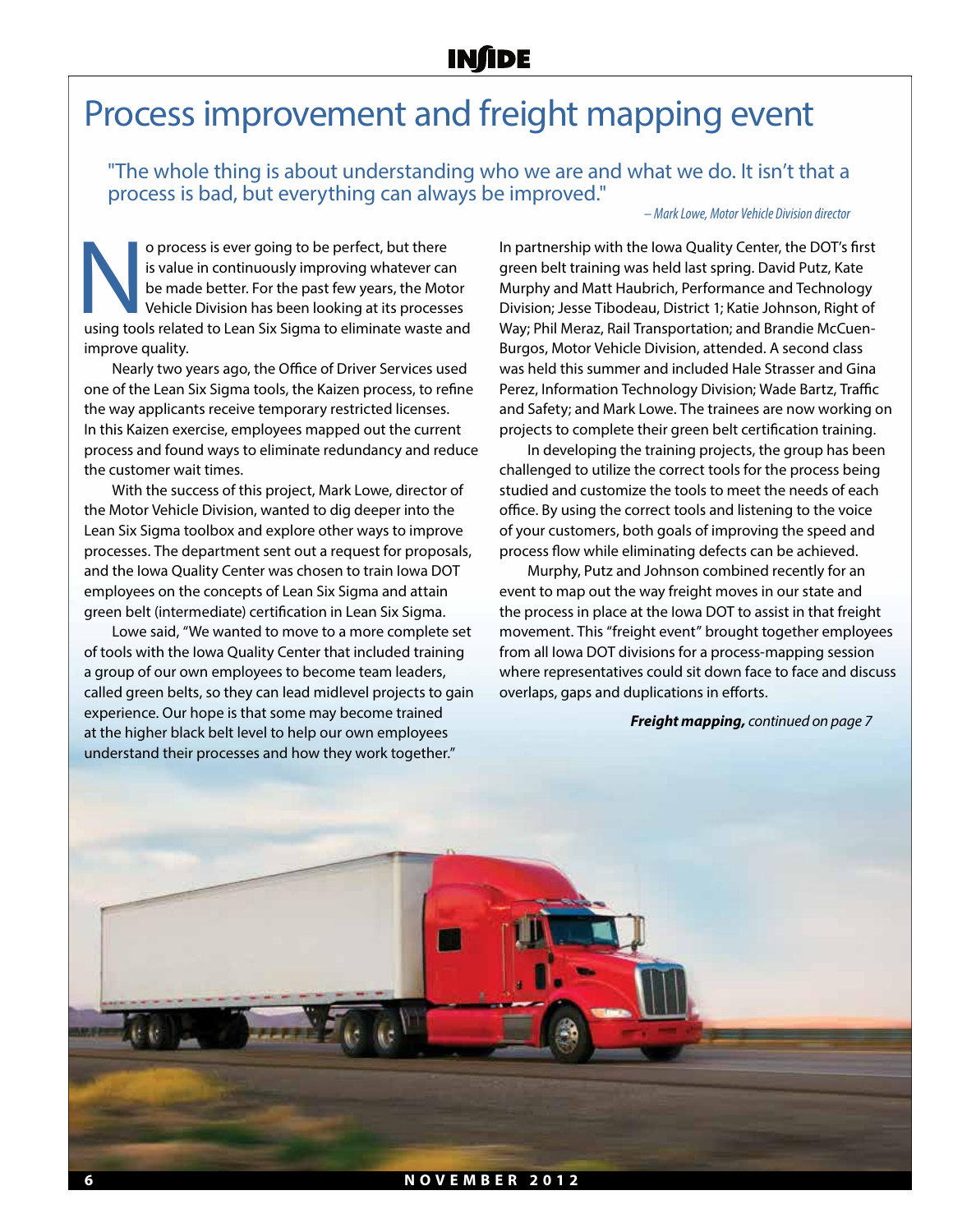#### *Freight mapping, continued from page 6*

"Each person came to the session with data from the freight process in which their offices are engaged," said Murphy. "There is an increased comfort level when people sit down face to face. While email can be effective, meeting the person you are communicating with and developing a rapport can make the flow of information that much better. The goal was to get everyone in the same room to look at the freight system at a higher level, not just at one component. "

The four-day process-mapping exercise dealt specifically with data and will result in data-based outcomes. Murphy said, "Using the Lean Six Sigma tools, participants are not just talking about what to improve, they are actually working at implementing the changes to make the processes better."

Following the sessions, a process map that illustrates each participant's contribution to the successful movement of freight in Iowa was developed. Participants have an action plan to complete and will be reviewing the process map. The team's progress will be used to improve the overall picture of how freight moves in our state. Tammy Nicholson, director of the Office of Rail Transportation, has been named as the point person to lead an external freight council and an internal working group to identify and resolve freight issues. Look for updates of this effort in future editions of INSIDE.

### Commodity flow

The top five commodities shipped to, from and within Iowa (calculated in tons and listed in order) in 2006 were cereal grains, coal, gravel, other foodstuffs, and animal feed.

When calculated according to the value of the products shipped, the top commodities shipped were machinery, coal, motorized vehicles, other foodstuffs, and mixed freight.

U.S. Department of Transportation, U.S. Department of Commerce, 2007 Commodity Flow Survey. The survey was conducted in 1993, 1997, 2002, and most recently in 2007. To view the complete survey report, visit: www.bts.gov/ publications/commodity\_flow\_survey/1997/states/iowa/pdf/ entire.pdf

### Shipment characteristics

Trucks transport 82.9 percent of the shipments originating in Iowa, according to the total value of the commodities. This is followed by rail at 6.6 percent, water at 0.9 percent, air at 0.4 percent, and other modes 2.5 percent.

When measured according to tons shipped, trucks transport 81.4 percent of goods, rail 13.9 percent, water 2.8 percent, and other modes 0.8 percent.

Commodities originating in Iowa travel an average of 10 miles by truck, 836 miles by rail, 1,203 miles by water, and 1,116 miles by air. (2007 Commodity Flow Survey)

c **NOVEMBER 2012 7**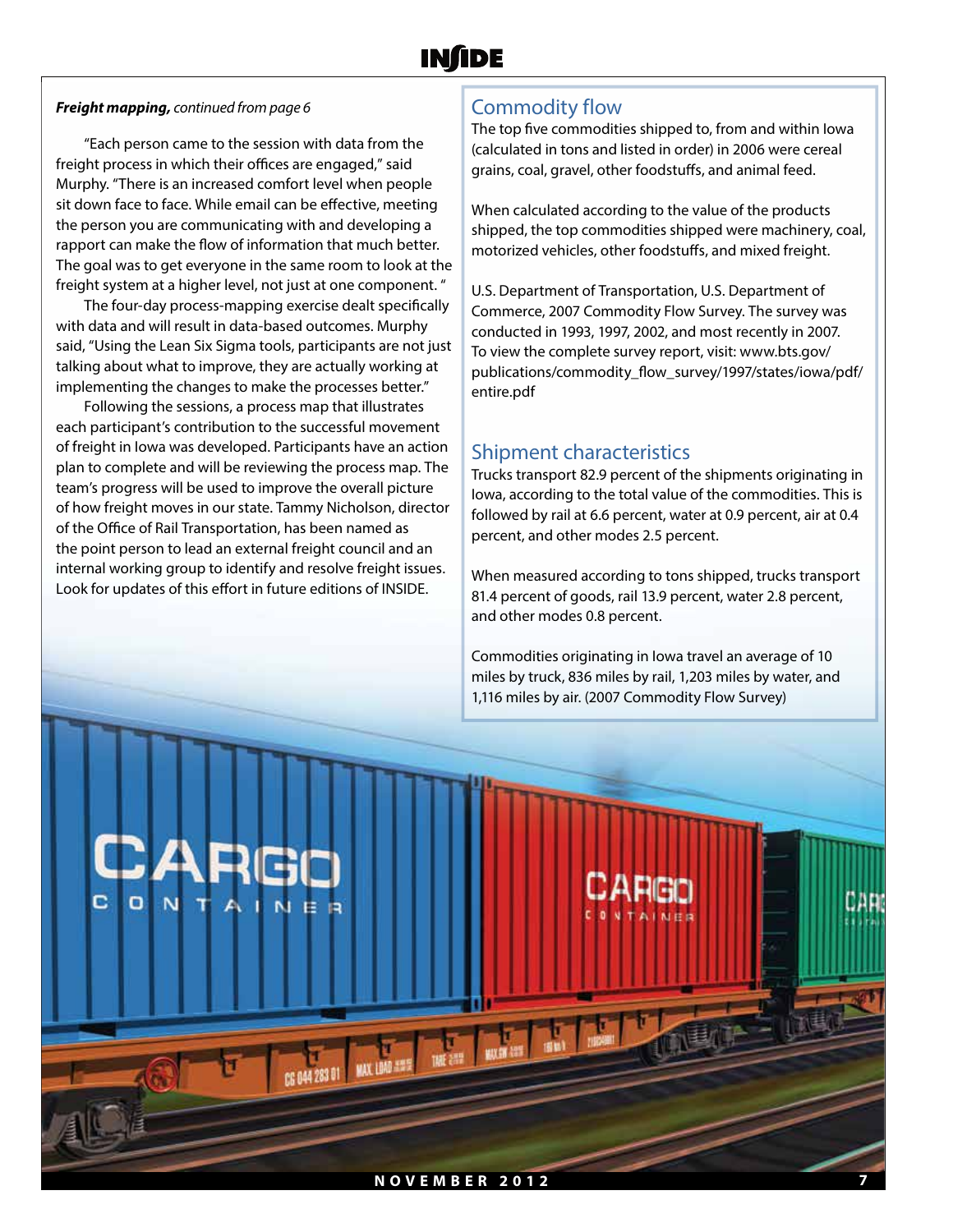## Changes at Vehicle and Motor Carrier Services

n organization does not function well in survival<br>
mode. But two years ago, that is the mode in which<br>
staff in the offices of Vehicle Services and Motor<br>
Carrier Services found themselves. Early retirements<br>
and the decis mode. But two years ago, that is the mode in which staff in the offices of Vehicle Services and Motor Carrier Services found themselves. Early retirements positions from Motor Carrier Services and three from Vehicle Services. Tina Hargis, director of the now combined Office of Vehicle and Motor Carrier Services, said, "We needed to rethink the way we approach work flows and customer service delivery."

Combining the offices was the first step. In May 2010, the former director of the Office of Motor Carrier Services retired and Hargis, the director of the Office of Vehicle Services, stepped up to assume oversight of combining the two into a cohesive unit. She said, "There were several similar business processes in the two offices, such as titling and accounting, and combining resources was the best way to address the decrease in staffing. We also combined the over-the-counter customer service area in our office."

Because of the staff reductions, cross training became a top priority. "When we started looking closely at the work being done, especially with motor carriers, we found the process to be very 'silo' oriented. Each person had their tasks to perform and there were limited staff who did multiple processes," said Hargis. "Once we understood what the total work flow looked like, we could move forward to combine functions and cross train employees where it made sense. It was evident that we needed bench strength to assist with the multiple peaks of the business flow, and we needed to identify how we could better manage our resources for optimum customer service delivery."

While the immediate need of employee training was being addressed, Hargis and her team began working diligently to move more of their business processes to electronic formats. "I think sometimes our employees thought some of the ideas were a little crazy, but the team is receptive to trying new things," said Hargis. "When we first combined, we reduced our hours of service and eliminated customers calling in for oversize permits and required their requests to be submitted via the Web, fax or in person, which allowed us to accomplish serving the customer with the remaining staffing resources. We are always trying to improve our processes to gain efficiency with the current staff to accommodate the increased workload that has occurred in the past two years. The team has been resilient and adaptable to change."

Another idea was having motor carriers complete their own unified carrier registration (UCR) filing online using the national registration web-based system. "Carriers were faxing<br>or mailing in paper registrations and then our staff was<br>and the system of the system of the system of the system of the system of the system of the system. The or mailing in paper registrations and then our staff was

going online to complete the registration for the carriers," said Karen Smith, a supervisor in the office. "We are now working with the carriers to get them to register themselves online rather than having our employees complete that task. It was a simple, common-sense change, but it will make a significant shift in workload."

Another change the office has instituted to more evenly distribute workload is annual commercial motor carrier registrations. "In the past, all motor carrier registrations were renewed in December," said Smith. "This will be the last year for annual registrations that create a large workload for employees."

With legislative changes made in the last session, the office will implement staggered registration for the 2013 registration year. Hargis commented, "We worked with the carriers and Iowa Motor Truck Association to get their feedback on the proposed changes. The carriers were given the opportunity to pick their renewal month. We've been pleased to see the carriers' choices for 2013 registration months have been pretty evenly spread throughout the year."

Smith also points out that with staggered registration some of the stickers that used to be needed during the registration process will be eliminated and replaced with a registration plate designating a "permanent" status. Smith said, "Carriers will have two options, apply for annual or permanent registration plates. Annual plates will still require a sticker, but permanent plates will have the word 'permanent' designated on the plate itself. For the annual stickers, the colors will coordinate with the annual registration stickers used by the counties to make it easier for law enforcement to identify out of date registrations."

Changes to the way annual registration stickers are issued will also reduce the need for manual work by employees. Smith explained, "Right now the stickers are manually matched up with the registration and plate and sent to carriers. With the new system, a sticker will be embedded on the cab card registration the carrier receives, just like you would see coming from the county treasurer for your personal vehicle."

While to an outsider the changes may seem minor, Hargis and Smith say they are predicting significant changes in the workload of their employees. "We won't be just surviving and getting the job done," said Hargis. "And, even as we implement these changes, we will continue to refine and improve our processes. It is always a work in progress."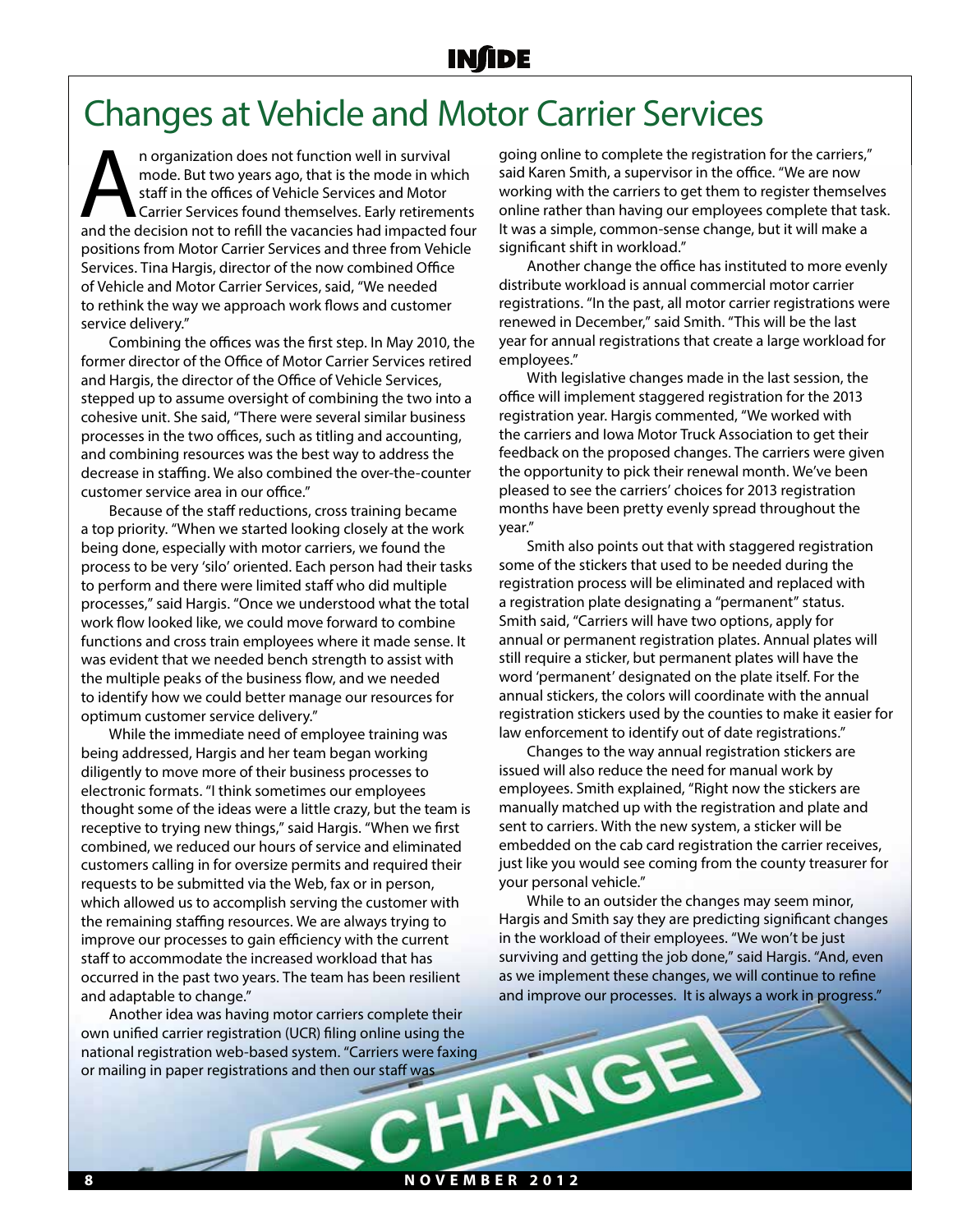## License plate production large part of IPI legacy

Ithough the massive limestone walls of the 15-acre<br>Anamosa State Penitentiary have not changed since<br>the facility's charter in 1872, much inside the prison<br>walls has kept pace with life on the "outside."<br>One process that h Anamosa State Penitentiary have not changed since the facility's charter in 1872, much inside the prison walls has kept pace with life on the "outside." One process that has changed with the times is the production of license plates by Iowa Prison Industries. IPI has been producing license plates for Iowans since 1926. Once a labor-intensive and tedious process, the digital age has transformed the way offenders produce license plates. In 1996, Iowa was the first state to move to an all-digital plate system. The process now takes a computer file of the county name and number/letter combinations and electronically feeds it to a printer that imprints the information on every set of plates.

There are several varieties of plate designs on which the letters and numbers are printed, from the Iowa's basic blue cityscape background to colored backgrounds for all the specialized college and university plates. Because IPI had one of the first digital license plate printing processes in the country, other states and countries have toured the prison work program.

For all plates, once the rolled material is printed with the letter and number combinations, that vinyl material gets a protective coating and is then adhered to a roll of metal sheeting. The metal is fed into a machine that die cuts the license plate outline and punches holes in the plates. After the plates are cut to size, the pairs of plates are quality checked, matched up and prepared to be shipped to the counties that ordered them. (See photos on page 15.)

A major upgrade and cost savings with digital printing is the ability to print plates on demand. A county treasurer's office now places an order with IPI and the order is filled. There is no longer a need to estimate long-term usage and store plates until they are needed.

Al Reiter, associate warden at the prison, oversees the offenders working for IPI. "We try to mirror the outside," he said. "We have several shops within the prison where offenders work an eight-hour shift, five days a week to learn skills and earn money that goes into an account to pay items like child support, restitution or fees they owe from their offenses."



*Al Reiter, associate warden at the Anamosa State Penitentiary, (right) explains the initial steps of the licence plate making process to Iowa DOT Director Paul Trombino, Motor Vehicle Division Director Mark Lowe and Darcy Austin from IPI .*

In the license plate shop offenders make from 55 cents per hour up to \$1.41 per hour, depending on the job performed and length of time the offender has been working in the shop. "They move up the work ladder here, just as they would at a job anywhere else." Reiter continued, "Because there are relatively few full-time jobs available compared to the population, work inside the prison is considered a privilege. Offenders must apply for jobs, prepare resumes and participate in interviews, just like they will do when they are released. Once they have a job, they learn a work ethic and have performance standards they must meet in order to keep the job and advance through the shop."

Reiter said 90 percent of offenders will return to society. By working a steady job while in prison, offenders develop positive attitudes, learn good work habits and marketable skills. Those who work while in prison have been shown to

have a much lower rate of returning to the prison system once released.

IPI is self-funding and operates at no cost to taxpayers. Iowa Department of Corrections Director John Baldwin said, "Because IPI is self-funded, it is important to partner with other state agencies to assess their needs and then develop programs inside the prison to meet those needs."

*License plates, continued on page 15*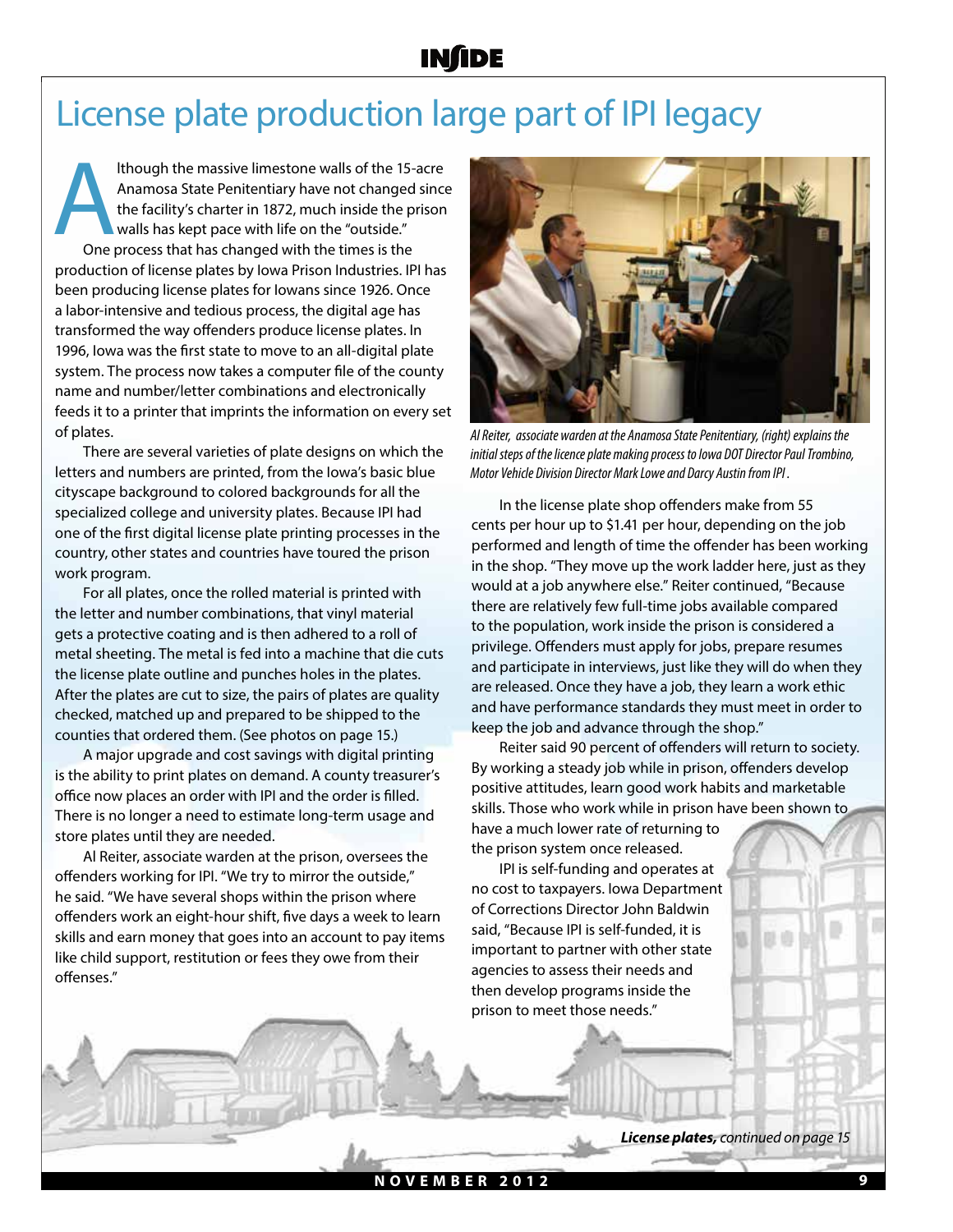# All for One activities

Toys for Tots campaign set for Nov. 26 to Dec. 7



Old favorites and a few new ideas highlight this year's Iowa DOT Toys for Tots campaign. New this year, a giving tree will be placed near the mailroom with "idea" tags with needed items. These are simply suggestions to help get you started shopping for Toys for Tots items.

Also new to the schedule is "Wrap up the Holidays," a gift-wrapping service (similar to gift-wrapping services at a mall). The first of three wrapping events will be Wednesday, Dec. 5, from 1 to 3 p.m. If the service proves useful, it will be repeated on Wednesday afternoons until Christmas. Donations of tape, wrapping paper, bows, gift tags, ribbon, decorations (candy canes, bells, ornaments, floral picks, gift bags and boxes, tissue paper, etc.) can be given to Lori Pflughaupt in Building 5 or Deanne Popp in Local Systems.

Ornaments for a "Giving Tree" will also be new this year. The "tree" will be constructed on the windows of the west walkway by the mailroom. Paper ornaments will be available for a \$1 donation to raise money for the campaign.

Toys for Tots week schedule of events Tuesday, Dec. 4, 8 a.m. until gone Bake sale with hot apple cider North Lobby

> Wednesday, Dec. 5, 1-3 p.m. Wrap up the Holidays (gift wrapping) North Lobby

Thursday, Dec. 6, 11 a.m. until gone Soup lunch Hallway outside Café 800

#### All for One summer activities wrap up

Five summer farmer's markets were held at the central complex in Ames. In addition to fresh produce and baked goods, DOTers donated crafts and popped popcorn to sell. The May, June, July and August events netted a total of \$1,241 to be divided between the Toys for Tots and Food Drive campaigns. A special farmer's market in September gathered \$263.50 to support postage costs for the "Support Our Troops" campaign.



# "Support Our Troops" campaign a huge success

During the month of September, items were donated by Iowa DOT employees to be sent to troops serving in Afghanistan. Office of Support Services employees Steve and Teri Ehrich's son, Michael (Mick), is serving in the U.S. Air Force in the region. On Oct. 11, 65 boxes were shipped to Mick's unit using more than \$900 in cash donations for the postage. Included in the care packages were a wide range of items from hand sanitizer to playing cards to candy.

We are overwhelmed by the generosity of DOT employees from all over Iowa. As parents, it is never easy to have a child serving in a war zone. It is heartwarming to know that you continue to care so much for our troops serving in Afghanistan.

*– Steve and Teri Ehrich, Office of Support Services*

Thank you so much to all the amazing DOT employees for your wonderful participation in the "Support Our Troops" campaign. We were totally overwhelmed with the outpouring of support. I knew I worked in an amazing place; and once again our employees proved it. Thank you on behalf of our troops in Afghanistan.

*– Vicki Stamper, Support Our Troops coordinator from the Office of Policy and Legislative Services*

Thanks to our troops for all that they do to keep us safe from harm. I pray we bring them home safely to their loved ones.

*– Lynette Leopold, Information Technology Division*

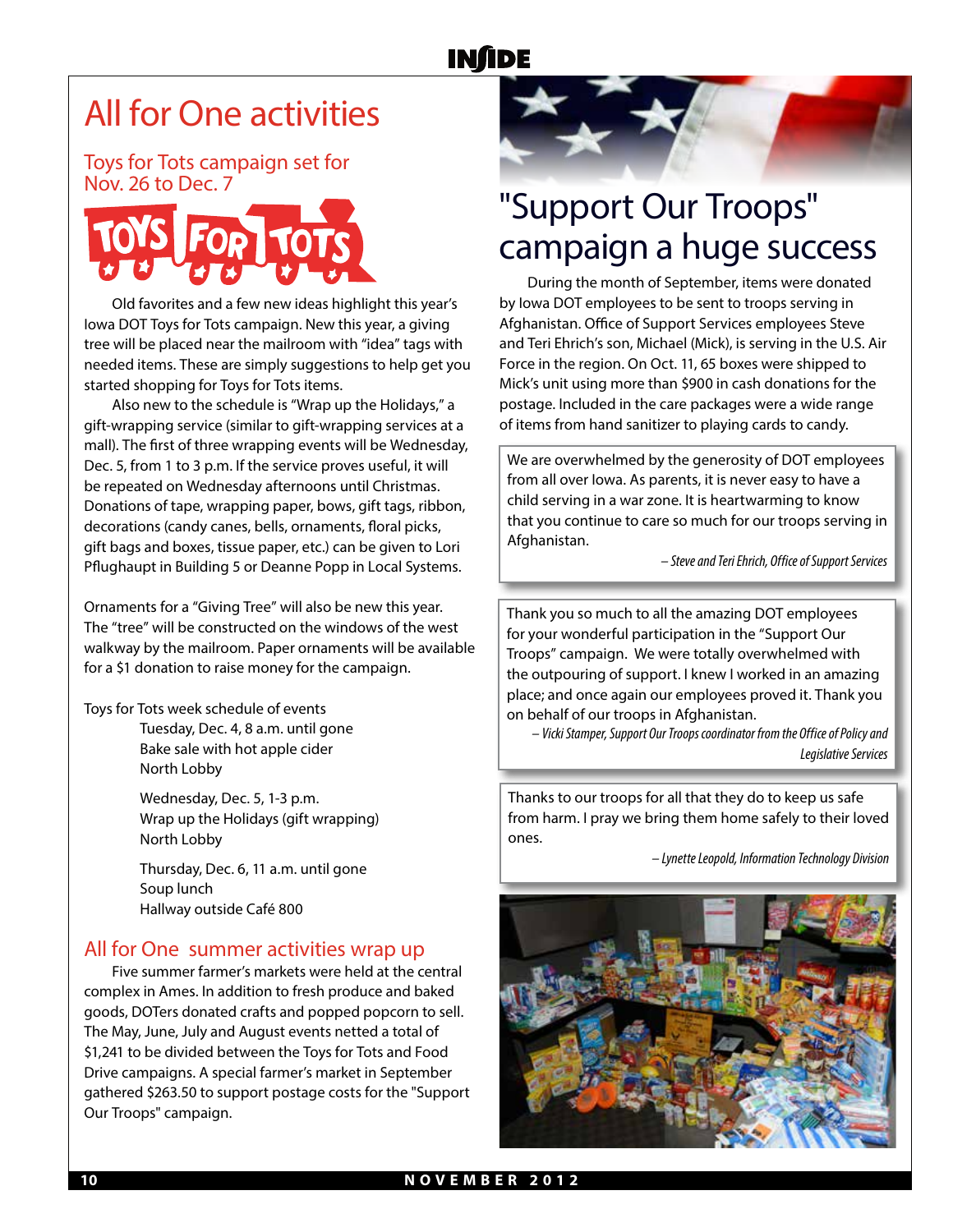

# HyVee. **Nutrition Notes** with Amy

ortion control is probably the most important aspection of weight management, especially during these special times when families gather and, yes, when food is delicious and plentiful. Many Americans surfrom portion distor ortion control is probably the most important aspect of weight management, especially during these special times when families gather and, yes, when food is delicious and plentiful. Many Americans suffer fooled into thinking that super-sized amounts of food are the standard. As a result, we routinely underestimate how much food is on our plates and are consuming more calories, which results in weight gain. It's safe to say we have forgotten normal serving sizes.

Keep in mind this holiday season, as you head toward the break room filled with goodies, to a company holiday party or even your family gatherings, that the larger the portion, the more calories consumed. Here are ways to downsize your portions during this holiday season, whether it is lunch at work, eating out, family gatherings or company holiday parties.

### Ways to downsize portions

**Fruits** 

1. Use MyPlate as a guide. To start, measure your plate and try using a 9-inch plate as a way to reduce portion size and calories. Then, visually divide your plate in half. Fill half with vegetables and/or fruit. Fill one-quarter with lean meat or protein (lean meat, poultry, seafood, beans and peas, eggs, processed soy products, nuts, seeds). Fill one-quarter of the plate with grains, including whole grains as much as possible. Add one serving of low-fat milk, nonfat yogurt or cheese.



- 3. Buy frozen entrees with fewer than 10 grams of fat and 350 to 400 calories.
- 4. Eat just one serving of food, no seconds.
- 5. Leave a bite or two on your plate.
- 6. When eating out, eat half of the entrée at the restaurant and take the other half home for another meal.
- 7. Order regular or child-size sandwiches, drinks, fries at fast food restaurants; not the biggie, value or super-size meals.
- 8. Practice the three-bites rule eat only three bites of a dessert.
- 9. Become a label reader look for three things on the label to help determine the serving size. These include serving size, number of calories per package/container and calories.

#### Estimate your portions

If you don't have a measuring cup available, here's an easy way to eyeball the correct portion size.

- $\cdot$  1/2 cup cooked cereal, pasta, rice, vegetable or canned fruit = cupcake wrapper
- 1 cup mashed potatoes or casserole  $=$  size of fist
- 1 medium fresh fruit  $=$  tennis ball
- $1$  medium potato = computer mouse
- 1 ounce cheese  $=$  four stacked dice
- 3 ounces cooked meat or poultry  $=$  deck of cards
- $3$  ounces grilled or baked fish = checkbook
- 1 teaspoon margarine  $=$  tip of thumb (top joint)
- 1 ounce nuts or small candies  $=$  one small handful

For more information contact your local Hy-Vee dietitian or visit www.hy-vee.com.

*This information is not intended as medical advice. Please consult a medical professional for individual advice.*



**Dairy**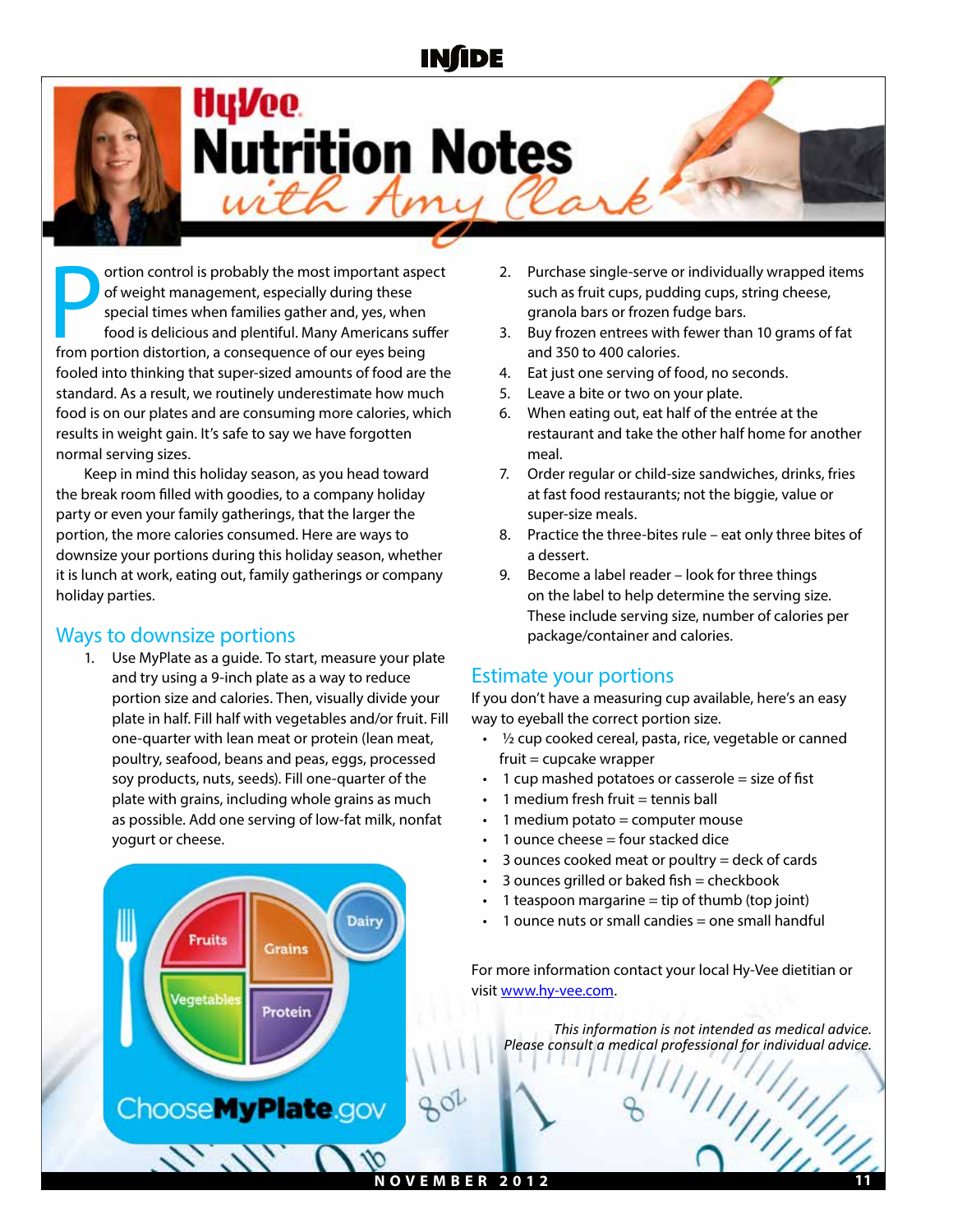## Family happenings

### **District 1**

**Lori Wilkens**



Carlisle garage employees **Cory Glover** (left) and **Claude Frazier** (right) participated in the "Over The Edge" fundraiser for Special Olympics Iowa on Sept. 19. This event was Frazier's initial experience with rappelling and the first time either man had rappelled 345 feet down the Financial Center in downtown Des Moines. Glover has rappelled before with the Carlisle Fire Department, where he is the fire chief, but this was the highest he had ever rappelled. Frazier said, "It was an experience that we won't soon forget!"

#### **Information Technology Division Colette Simpson**



Logan Krier, the son of **Heather Thompson**, communications technician 3 in the Information Technology Division, became a member of the Iowa Army National Guard in July. Krier is a senior at Nevada High School and, after graduation in May, he will leave for Fort Benning, Ga., to attend 16 weeks of infantry basic training and advanced individual training. Following the training, Krier plans to attend Iowa State University (while still maintaining his fierce loyalty to the Nebraska Cornhuskers) and become a member of the nationally ranked ISU Army ROTC program. Krier is the nephew of **Scott Gustafson** in Support Services and grandson of **Debra Thompson** in the Information Technology Division.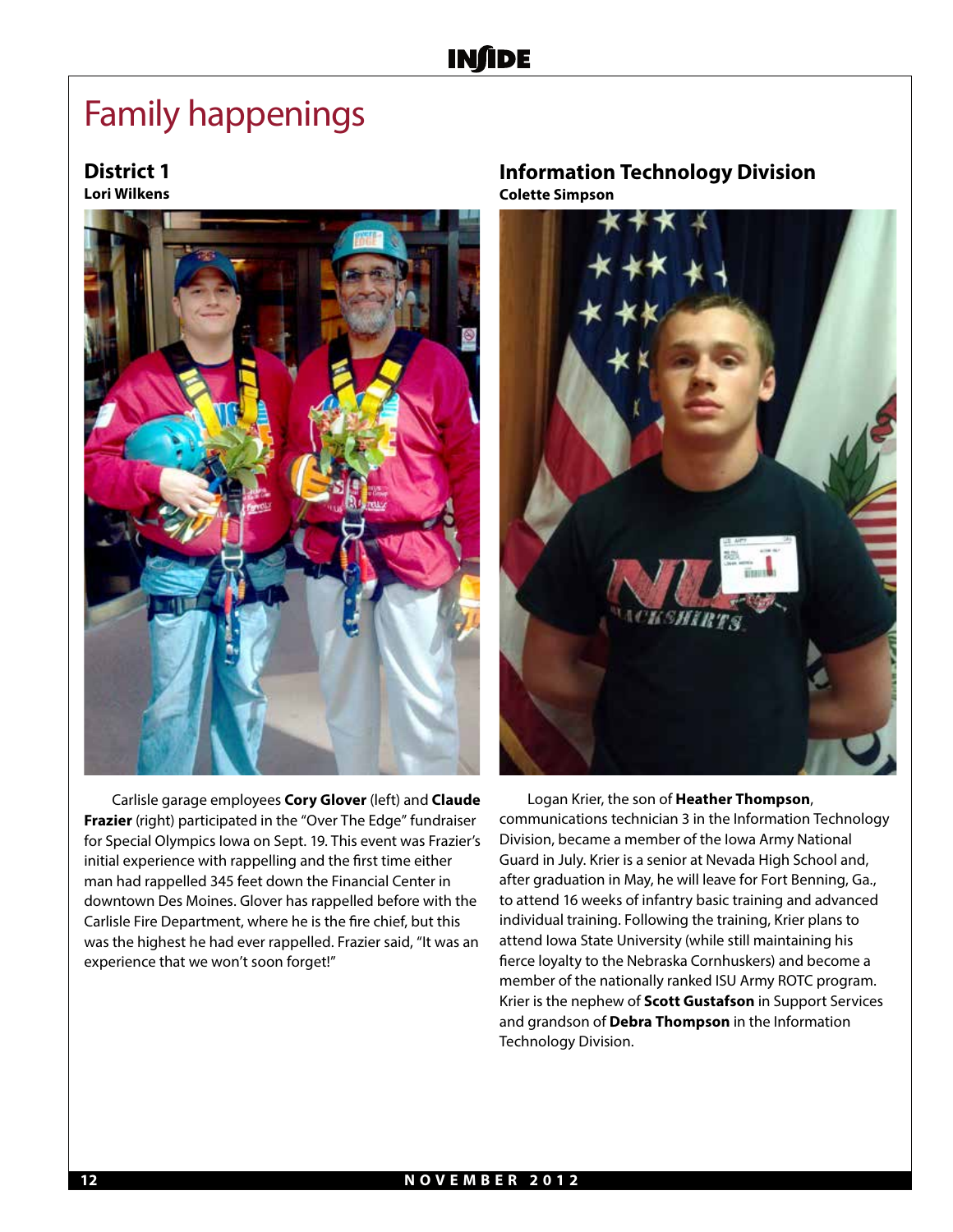#### **Location and Environment Susie McCullough**



**Angela Poole**, environmental specialist senior in the Office of Location and Environment, and her husband, **Chris Poole**, transportation engineer specialist in Design, welcomed their second child Sept. 10. Manford Iver tipped the scales at 9 pounds, 10 ounces and measured 23 inches long. He joins big sister, Marigold, 2, at home. Congratulations to the Poole family!

#### **In memory**

**L. Stanley Schoelerman** died on July 8, at St. Luke Nursing Home in Spencer. Schoelerman was born on July 22, 1924, to John F. and Alice B. Schoelerman at their farm home south of Everly. Schoelerman attended school in Everly and graduated from high school in 1942. He married Muriel Wynette White Sept. 30, 1945. The couple lived and worked on the Everly family farm until 1964. Schoelerman was active in American National Cattlemen's Association, and Farm Bureau, and was Clay County Soil Commissioner chair for two years. Schoelerman was named Outstanding Young Farmer in the state of Iowa in 1959.

In 1964, Schoelerman left the farm, moved to Spencer and joined Petersen Sheep and Cattle Co. Two years later he bought the company with business partners Russ Heine and John Miller. In 1974, Governor Robert Ray appointed Schoelerman to the Iowa Transportation Commission, followed by another appointment to the National Motor Carriers Committee in 1980.

Schoelerman is survived by three children; four grandchildren and three great-grandchildren.



To: Shawn Lode, Iowa Economic Development Authority From: Denise Sharbaugh

My husband and I visited Iowa in July and August of this year and I just wanted to write and say thank you for all that you and the Iowa tourism office do for travelers.

Every employee at every rest stop and welcome center we visited was unfailingly helpful and polite. Everyone went out of their way to offer help, answer questions, give directions, and recommend places to see and stay. We traveled through 12 states this summer and the employees at the Iowa welcome centers and rest stops were by far the nicest, best informed and most helpful. If, through the sheer volume of information offered and enthusiasm of the employees about their state, the object of the rest areas and welcome centers is to get people to return to Iowa, then your mission is accomplished. We ended up staying two extra nights in Iowa because of the information and conversation found at the rest areas (particularly Underwood). My husband and I are planning to return to Iowa to find out what we missed, instead of unfairly treating it as a pass through state as we did this summer.

Moreover, each rest area was clean and well maintained. I particularly loved the Adair (westbound) rest area because of the wind turbine and green design. It may sound goofy, but as a fifth grade science teacher, I have used pictures and information gathered at that rest area in my environmental science lessons. Because of that rest area, my students know that green buildings exist - they just have to visit Iowa to see them!

Thank you for making a rest area a teaching tool for a teacher 1,000 miles away. Thanks for having clean, safe and well maintained rest areas. Thanks for hiring enthusiastic, nice and informative people to answer questions from weary tourists. Thank you (and the whole of the tourism office) for showing us that Iowa is more than just a pass through state and that there are wonderful things to discover when you're there!

To: Mark Voss, Ames Driver's License Station From: Wayne P. Davis

I wanted you to know how much I appreciated the patience and helpfulness of Chris McDowell when I was in your office to renew my driver's license Friday, Sept. 7. She guided me through the process efficiently and with minimum delay. I had a similar experience with another of your clerks two years ago. We are fortunate to have such a well-trained and wellmannered staff to perform this important function.

(Editor's note: Chris McDowell is a driver's license examiner in the Ames DL station.)

Ī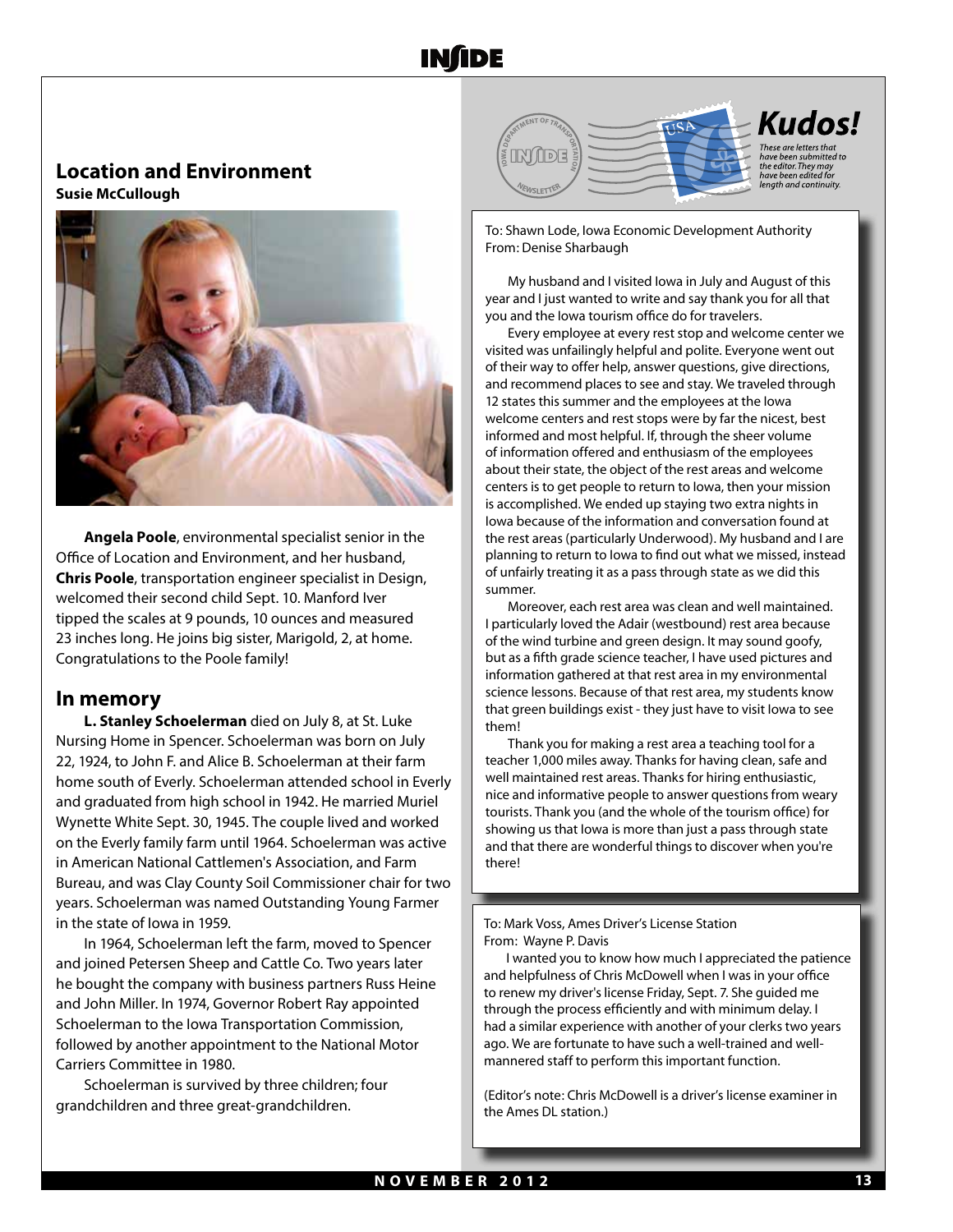## **Personnel updates**

Information supplied by the Office of Employee Services for Aug. 31 to Sept. 27, 2012

#### **New hires**

**Steven Cotter**, highway technician associate, Des Moines garage; **Samuel Hiscocks**, program planner 1, Systems Planning

#### **Promotions**

**Lorrain Bremer**, from clerk-specialist to administrative assistant 1, Driver Services; **Marina Heintz**, from accounting clerk 2 to clerk-specialist, Vehicle and Motor Carrier Services; **Dennis Howe**, from bridge inspector 2, District 1 bridge crew to public service executive 2, Des Moines maintenance; **Robert Knudtson**, from highway technician senior to construction technician senior, Britt construction; **Wes Mayberry,** from transportation engineer intern to executive officer 2, Design; **Trent Sorgenfrey**, from mechanic to garage operations assistant, Tipton garage; **Rob Thies**, from highway technician associate to garage operations assistant, Grimes garage; **Cory Thumma**, from highway technician associate, Coralville garage to equipment operator senior, Independence garage

#### **Transfers**

**Kurt Schneckloth**, highway technician associate, from Tipton garage to Cedar Rapids garage; **Brian Smith**, transportation engineer specialist to transportation engineer manager, Design

#### **Retirements**

**Judith Albin**, driver's license supervisor 2, Driver Services; **Dynise Collum**, highway technician associate, Cedar Rapids garage; **Steven Holland**, roadside development specialist 3, Design; **Judy Lensing**, clerk-specialist, Design; **Nyle Sheetz**, construction technician senior, Mount Pleasant construction

### Join the Wellness **Committee**

The Iowa DOT's Wellness Committee invites you to join the team. Employees with an interest in encouraging others to live a healthy lifestyle are welcome on the Iowa DOT's Wellness Committee. With your supervisor's approval, you can participate in monthly meetings (via video conference if necessary), plan events for your work area and support the Iowa DOT's effort to promote health and wellbeing.

For more information about the group, go to DOTNET (http://dotnet/wellness/aboutus.asp), or email the Wellness Committee at dot-wellness@dot.iowa.gov.



### **Service awards**

Information supplied by the Office of Employee Services for November 2012

#### **35 years**

**Dennis Ackerman**, Jefferson construction; **Elaine Olson**, Support Services; **David Thompson**, Sigourney garage

#### **30 years**

**Darla Best**, Employee Services; **Mary Call**, Muscatine DL station

#### **25 years**

**Jerry Adair**, Des Moines garage; **Marcia Daily**, Marshalltown DL station; **John Shimek**, New Hampton construction; **Randy Taylor**, District 2 maintenance

#### **20 years**

**Chris Brakke**, Design; **Gerald Busch**, DeWitt garage; **Malcom Dawson**, Materials; **David Mathis**, Waukon garage

#### **15 years**

**Thomas Dengle**, Grimes garage; **Patricia Hoffa**, Waterloo DL station; **Steven Lueck**, District 6 field staff; **Jeff Marienau**, Sioux City construction; **Jon Mason**, District 5 materials; **Debra Miller**, Waterloo DL station; **Brian Sykes**, Materials; **Nick Wilkerson**, Wapello garage

#### **10 years**

**Colleen Chapa**, Traffic and Safety; **Harlan Evans**, Oskaloosa garage; **William Golden**, District 1 paint crew; **Nathan Manderscheid**, DeWitt garage; **Stacy Ryan**, Design; **Nicholas Sailsbury**, Information Technology Division; **Michael Schoonhoven**, Ashton garage

#### **5 years**

**Douglas Carlson**, Urbana garage; **Tyler Chiri**, Ames DL station; **Gregory Duda**, Information Technology Division; **Steven Henry**, Support Services; **Kory Lindell**, Mount Pleasant garage; **Annette Misel**, Vehicle and Motor Carrier Services; **Jeff Oppedahl**, Design; **Carol Payne**, Ames DL station; **James Peters**, Employee Services; **Sarah Skelton**, Des Moines DL station; **Jeffrey Stratton**, Coralville garage; **Jeffrey Uhlenhopp**, Clarion garage; **Libby Wielenga**, Location and Environment; **Tammy Wright**, Sioux City DL station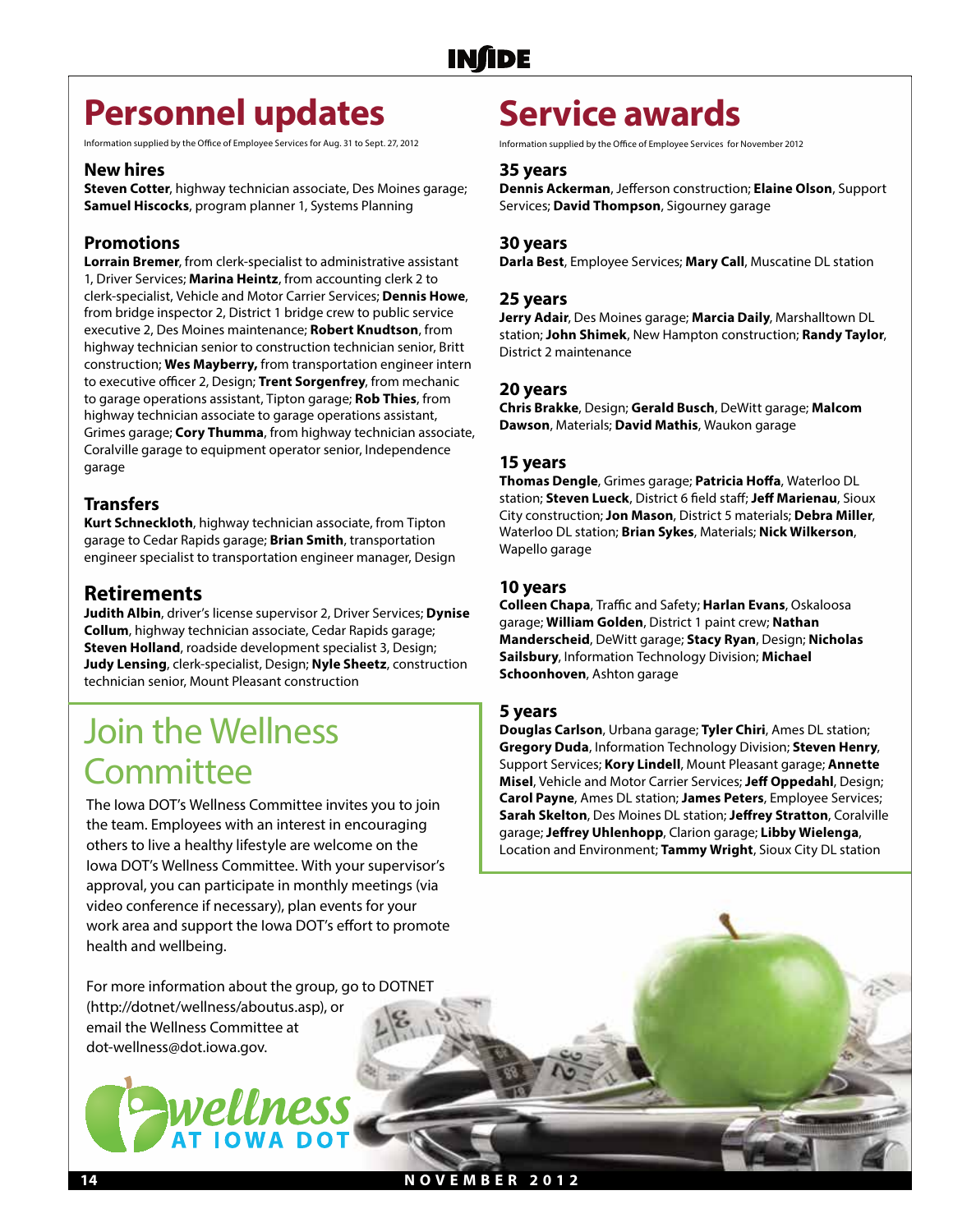#### *License plates, continued from page 9*

In addition to the license plate shop, the Anamosa State Penitentiary houses the Iowa's largest sign shop, producing signs for all 99 counties, many communities and several surrounding states. Another shop creates laminate and metal furniture for schools. The IPI custom wood shop produces beautiful custom wood pieces. Still other shops make furnace filters and other items. Many IPI products are available for purchase by State of Iowa employees. To see a listing of available items, visit the IPI website at www.iaprisonind.com/store/default.aspx.



*This machine adheres the printed vinyl to metal sheeting during the license plate making process.* 



**INSIDE** is developed to help keep all Iowa DOT employees informed about critical issues affecting them, recognize DOT employees for their excellent service and share interesting aspects in the lives of our co-workers. For more information, contact Tracey Bramble, Office of Strategic Communication, at 515-239-1314 or email tracey.bramble@dot.iowa.gov.

#### **Paul Trombino III**, Director

**Tracey Bramble**, Strategic Communication, editor **Christina Andersen**, Strategic Communication, desktop publisher **Jaraine Mohs**, Strategic Communication, technical editor **Andrea Henry**, Strategic Communication, graphic artist **Keven Arrowsmith**, Strategic Communication, photography **Printing Staff**, Support Services, printing



800 Lincoln Way, Ames, IA 50010 • 515-239-1372

**On the cover:** Weather delays are rare for rail freight during an Iowa winter. **November I-Spy clue:** A large summertime treat with a cherry on top. **October I-Spy solution:** The Great Pyramid is in the background.



*After the vinyl is adhered to the metal sheeting, it is die cut and punched into new license plates.*



*Once the plates are cut, matched in sets and quality checked, they are stacked and ready to be packed and shipped to the county treasurer's office.* 

| <b>Service Area</b>                                                    | Correspondent                           | <u>Phone</u> |
|------------------------------------------------------------------------|-----------------------------------------|--------------|
|                                                                        |                                         |              |
|                                                                        |                                         |              |
|                                                                        |                                         |              |
|                                                                        |                                         |              |
|                                                                        | .Brenda Hadley, Fairfield  641-472-6142 |              |
|                                                                        | Sandi Byers, Cedar Rapids 319-364-0235. |              |
|                                                                        |                                         |              |
|                                                                        |                                         |              |
|                                                                        | Mary Thompson, Ames  515-239-1415.      |              |
|                                                                        |                                         |              |
|                                                                        |                                         |              |
| Information Technology Division Colette Simpson, Ames515-233-7728      |                                         |              |
|                                                                        |                                         |              |
| Location and Environment                                               | Susie McCullough, Ames515-239-1225.     |              |
|                                                                        |                                         |              |
|                                                                        |                                         |              |
|                                                                        |                                         |              |
|                                                                        |                                         |              |
| Operations and Finance Division Sheri Anderson, Ames 515-239-1340      |                                         |              |
| Performance and Technology Division  Lori Pflughaupt, Ames515-239-1646 |                                         |              |
|                                                                        |                                         |              |
|                                                                        |                                         |              |
|                                                                        | Stephanie Anderson, Ames 515-239-1746   |              |

**PLEASE RECYCLE THIS ISSUE** Federal and state laws prohibit employment and/or public accommodation discrimination on the basis of age, color, creed, disability, gender identity, national origin, pregnancy, race, religion, sex, sexual orientation or veteran's status. If you believe you have been discriminated against, please contact the Iowa Civil Rights Commission at 800-457-4416 or Iowa Department of Transportation's affirmative action officer. If you need accommodations because of a disability to access the Iowa Department of Transportation's services, contact the agency's affirmative action officer at 800-262-0003.

**NOVEMBER 2012 15**